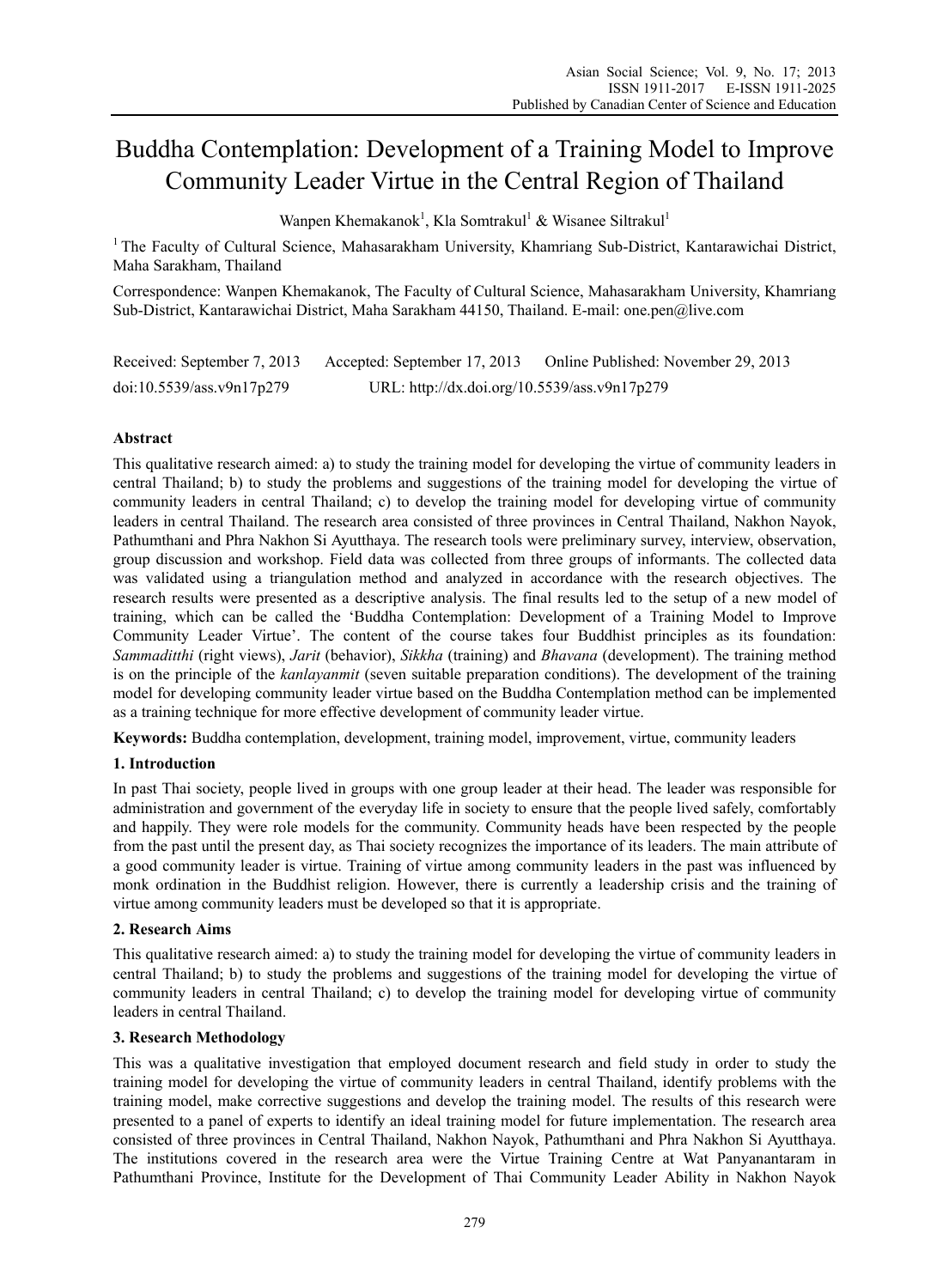Province, Mahamakut Buddhist University, Mahavajiralongkorn Rajavidyalaya Campus in Phra Nakhon Si Ayutthaya Province and Mahachulalongkornrajavidyalaya University, Wang Noi Campus in Phra Nakhon Si Ayutthaya Province. Three informant groups were used in data collection, totaling fifty-seven individuals. Data was collected by survey, structured and non-structured interview, participant and non-participant observation, group discussion and workshop. The collected data was validated using a triangulation method and analyzed in accordance with the research objectives. The research results were presented as a descriptive analysis.

## **4. Results**

The target group for training to develop community leaders in central Thailand is local leaders, local leadership groups and general people. The institutions that organize the training courses define the target groups according to the aims and content of the programs. The programs are set to promote virtues, life skills, implementation of *Bhavana* and leadership. The training courses take the form of lectures and include the use of media and practical tasks defined by the lecturers or experts from the organizing institute or those who have been hired from outside. The expected outcomes of the training courses are promotion of personal skill, attentiveness, concentration and leadership. The duration of the courses depends on the curriculum used by the organizing institute and the locations used within the institute and externally. Evaluation and assessment is conducted at the end of the training course in the form of a questionnaire.

Research found that the target groups do not match the objectives of the training courses, so the target group must be more clearly defined. In some areas, the aims of the training courses are inadequate and insufficient. Values should therefore be established as the concrete principle behind the courses. The course content emphasizes external development of the individual, so there should be allowance for personal consideration and influence in individual development. The students of the course are not considered important. There must be increased participation to remedy this failing. The benefits received from the courses are not clear, so there must be continual development of the trainers to cure this. The lecturers still use the same methods and data as the past and they are the center of learning. Focus should be switched to a student-centered approach. The course duration is inappropriate and should be fixed at three days and two nights. The course locations should have suitable conditions and the evaluation and assessment should concern all activities rather than a general overview.

The model for developing virtue of community leaders in central Thailand takes a target group of local community leaders in central Thailand. The aims are to promote values, honesty, patience, diligence and sensibility. The content of the course takes four Buddhist principles as its foundation: *Sammaditthi* (right views), *Jarit* (behavior), *Sikkha* (training) and *Bhavana* (development). The training method is on the principle of the *kanlayanmit* (seven qualities of a true friend), internal learning and continual adaptation. The benefits that trainees should receive are values, honesty, patience, diligence and sensibility. The trainers should have qualities according to the *kanlayanmit*, which are loveable, respectable, joyful, knowing when to speak, patient, profound and not guiding down the wrong path. The duration of the model course is three days and two nights. The location is the *Suntriya Sontana Donfa* Training Center or another convenient location with the appropriate number and quality of facilities.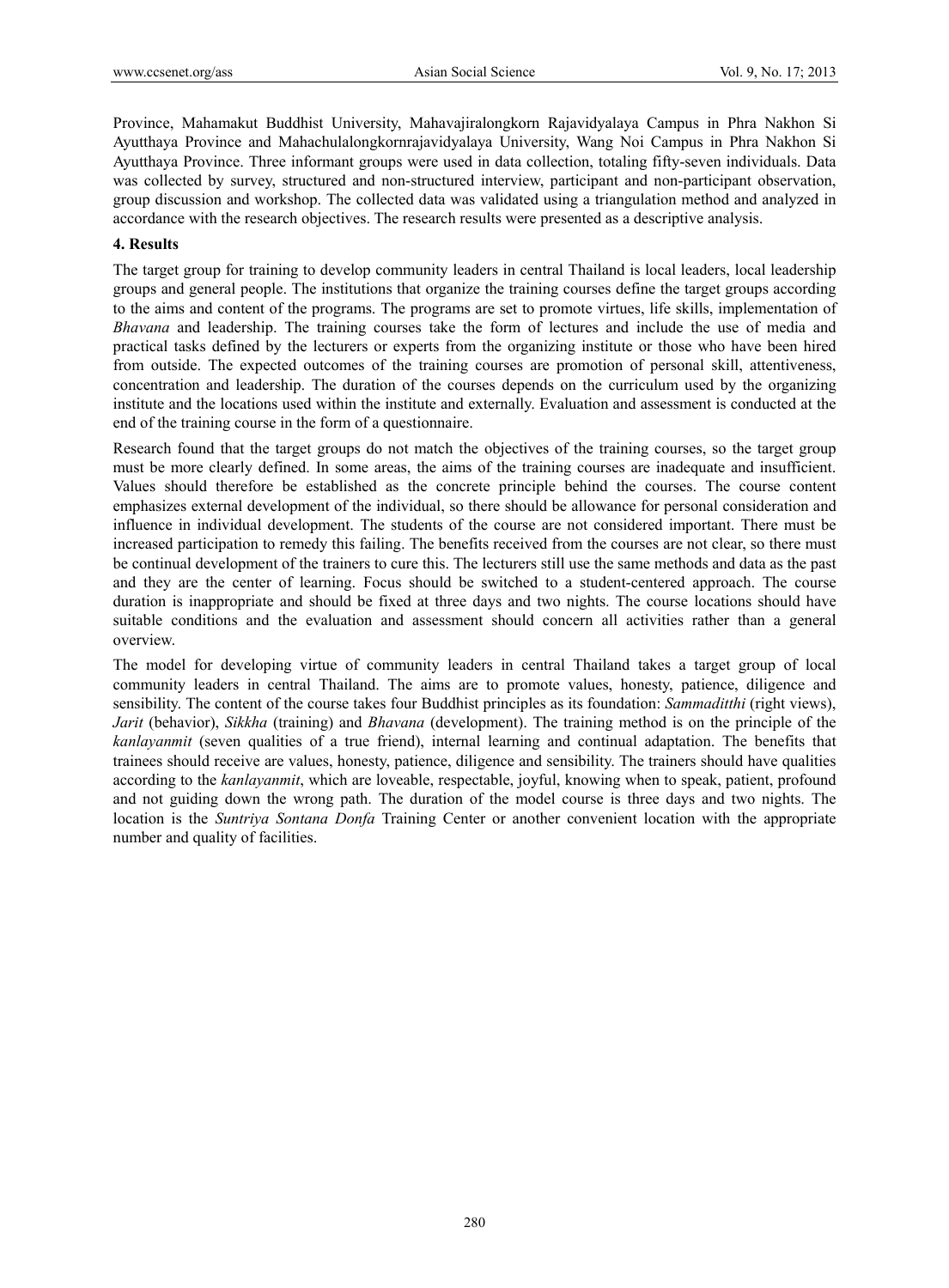

Figure 1. The atmosphere of a seminar meeting during a Buddha contemplation training course, using the methods of the *kanlayanmit* by sitting in a circle, according to the concepts of contemplative education

#### **5. Discussion**

There are many organizations that offer training courses to promote virtues in local community leaders and the researchers selected four such institutions in the central region of Thailand to help identify an ideal model for their implementation. These four locations were the Virtue Training Centre at Wat Panyanantaram in Pathumthani Province, Institute for the Development of Thai Community Leader Ability in Nakhon Nayok Province, Mahamakut Buddhist University, Mahavajiralongkorn Rajavidyalaya Campus in Phra Nakhon Si Ayutthaya Province and Mahachulalongkornrajavidyalaya University, Wang Noi Campus in Phra Nakhon Si Ayutthaya Province. It was found that there are nine structures to the courses at the four institutions, which are all inter-related. This means that if one aspect lacks suitability or is incomplete, the others will be affected. Additionally, it was found that religious beliefs, customs and culture had an effect on the development of virtues. The institutions taking responsibility for the training courses have an important role in the development of virtues but there remains limited cooperation. The integration of expertise is also limited and this means that the success of the course is limited as each department concentrates solely on their own responsibilities. This idea links with the research of Radcliffe-Brown (1952) and the development of a structural-functional theory, which stated that different levels of society and their structures were intrinsically linked.

Aside from this, it was found that the majority of institutions holding training courses were related in some way to the Buddhist religion. These institutions were extremely important as they developed the characteristics of local leaders and provided them with an opportunity to train in religious beliefs, customs and lifestyle. The researchers thus realized the importance of these institutions and their intimate relationship with the development of local leadership. This links to the work of George Herbert Mead (1964), which suggested that culture causes enlightenment, which in turn causes the development of personal characteristics. This is also in agreement with the research of Gardiner (1978), which found that cultural planning had an influence on personality, with religion, local stories, political systems and the raising of children linked to the social economy as the foundation for building character.

The model for training along the model of Buddha contemplation is based on the foundation that all people have the ability to develop themselves. This is linked to the view of Greenberg (2002), and the ideas of the Moral Promotion Center (2008), which placed importance on the good conditions of all areas of the external surrounding environment. These must be appropriate for the development of internal leadership values, which are known as *yonisomanasikāra* and enable the trainees to self-learn and self-develop leadership skills. The leaders are able to teach themselves, or if not, there are many government and religious institutions in the central region of Thailand where they may receive training, especially the Institute for the Development of Thai Community Leader Ability in Nakhon Nayok Province. This institution specializes in the development of